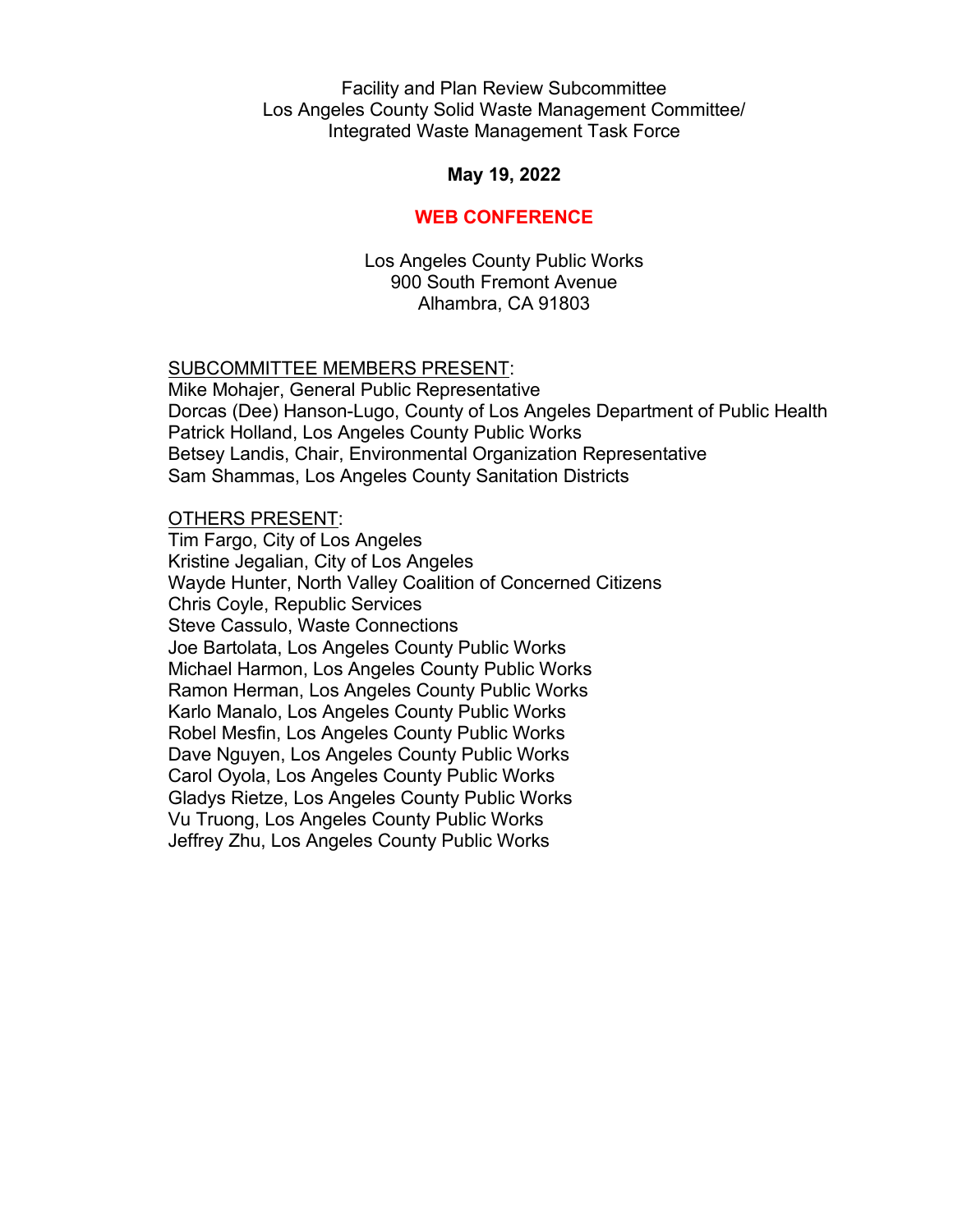Facility and Plan Review Subcommittee Los Angeles County Solid Waste Management Committee/ Integrated Waste Management Task Force Minutes for May 19, 2022 Page 2 of 5

# **I. CALL TO ORDER**

Ms. Betsey Landis called the meeting to order at 11:03 a.m.

# **II. APPROVAL OF MINUTES FROM THE APRIL 21, 2022 MEETING**

Mr. Patrick Holland made a motion to approve the Minutes, as corrected, and Mr. Mike Mohajer seconded. Motion passed unanimously.

# **III. UPDATE ON CHIQUITA CANYON LANDFILL**

Mr. Karlo Manalo, staff to the Task Force, provided an update on Chiquita Canyon Landfill (CCL). The next quarterly update on odor complaints from the South Coast Air Quality Management District (AQMD) will be presented in July 2022.

## Update on Lawsuits

Mr. Manalo also reiterated the two separate lawsuits CCL filed against the County. The first lawsuit was filed on October 20, 2017, challenging operational conditions and fee conditions of the Conditional Use Permit (CUP). The second lawsuit was filed on April 13, 2018, challenging a decision by the hearing officer that upheld a NOV issued by Regional Planning on December 11, 2017, for failure to pay Bridge and Thoroughfare Fee, accepting prohibited auto shredder waste, and failure to pay out-of-area fees. The trial has been continued to December 2022. Mr. Manalo reported that both CCL and the County are currently engaged in settlement discussions to resolve both lawsuits.

# Task Force Request for CCL to Submit a Report regarding NOVs Received

- CCL submitted their Thirteenth Monthly Update to the Task Force on April 29, 2022. The update addressed the April 19, 2021, letter's requirements and updates on implementation of Conditions 68 (status of air quality monitoring for surrounding communities), 77 (relocation of the site entrance from Henry Mayo Drive to Wolcott Drive), and 79 (schedule of the Street Improvement project), as well as the Stipulated Order for Abatement from AQMD.
- The monthly report did not note any NOVs issued. However, CCL's website posted NOVs issued on April 29, 2022, by the Los Angeles County Fire Department (LACFD) for hazardous wastes detected onsite. The NOVs were disseminated to the FPRS on May 16, 2022. CCL is working on correcting the violations to meet compliance by May 30, 2022.

Mr. Mike Mohajer inquired if the Local Enforcement Agency (LEA) had taken any action regarding the hazardous wastes that were detected onsite by the LACFD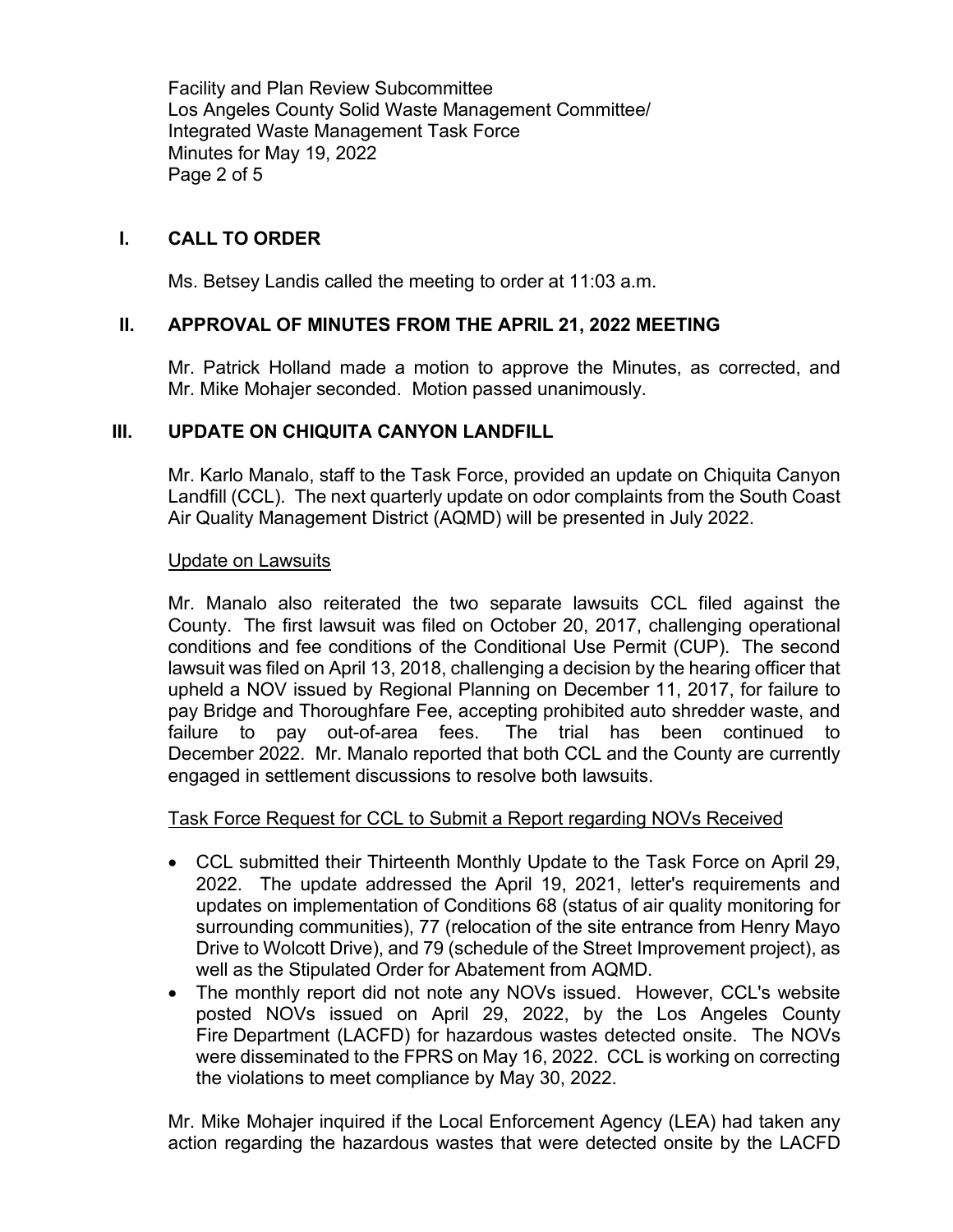Facility and Plan Review Subcommittee Los Angeles County Solid Waste Management Committee/ Integrated Waste Management Task Force Minutes for May 19, 2022 Page 3 of 5

inspector. Ms. Dee Hanson-Lugo of the LEA stated that she would inquire with her inspection team to see who was present at the Landfill during the LACFD's inspection, and if LACFD or CCL notified the LEA of this incident. Ms. Hanson-Lugo indicated that she would provide a response to Mr. Mohajer's inquiry to be shared with the FPRS members.

#### Stipulated Order for Abatement

The hearing by the AQMD Hearing Board was held on May 17, 2022. Staff will present a summary at next month's FPRS meeting.

## **IV. DISCUSSION ON FOC REPORTS**

Mr. Ramon Herman, staff to the Task Force, provided an update on the FOC, Semiannual Waste Characterization studies, and Quarterly Monitoring Reports for various landfills. The information provided in the Semiannual Waste Characterization Studies are reflective of the incoming waste stream during the one-week period when the study was conducted and was not representative of the entire year or season. Mr. Herman noted that staff provided a detailed staff report containing the Waste Characterization Studies and Quarterly Monitoring Reports data at the FPRS meeting mailouts. Mr. Ramon reported the following information:

#### CCL First Quarter 2022 Monitoring Report dated March 15, 2022

- CCL disposed of approximately 510,500 tons in the first quarter of 2022. Compared to the fourth quarter of 2021, the disposal tonnage decreased by 2 percent.
- The beneficial reuse material (including diversion and soil) total for the first quarter of 2022 was approximately 114,500 tons. Compared to the fourth quarter of 2021, the beneficial reuse tonnage decreased by 13 percent.

#### SCL First Quarter 2022 Monitoring Report dated April 15, 2022

- SCL disposed of approximately 728,220 tons in the first quarter of 2022. Compared to the fourth quarter of 2021, the disposal tonnage increased by 10 percent.
- The beneficial reuse material (including diversion and soil) total for the first quarter of 2022 was 11,600 tons. Compared to the fourth quarter of 2021, the beneficial reuse tonnage increased by 36 percent.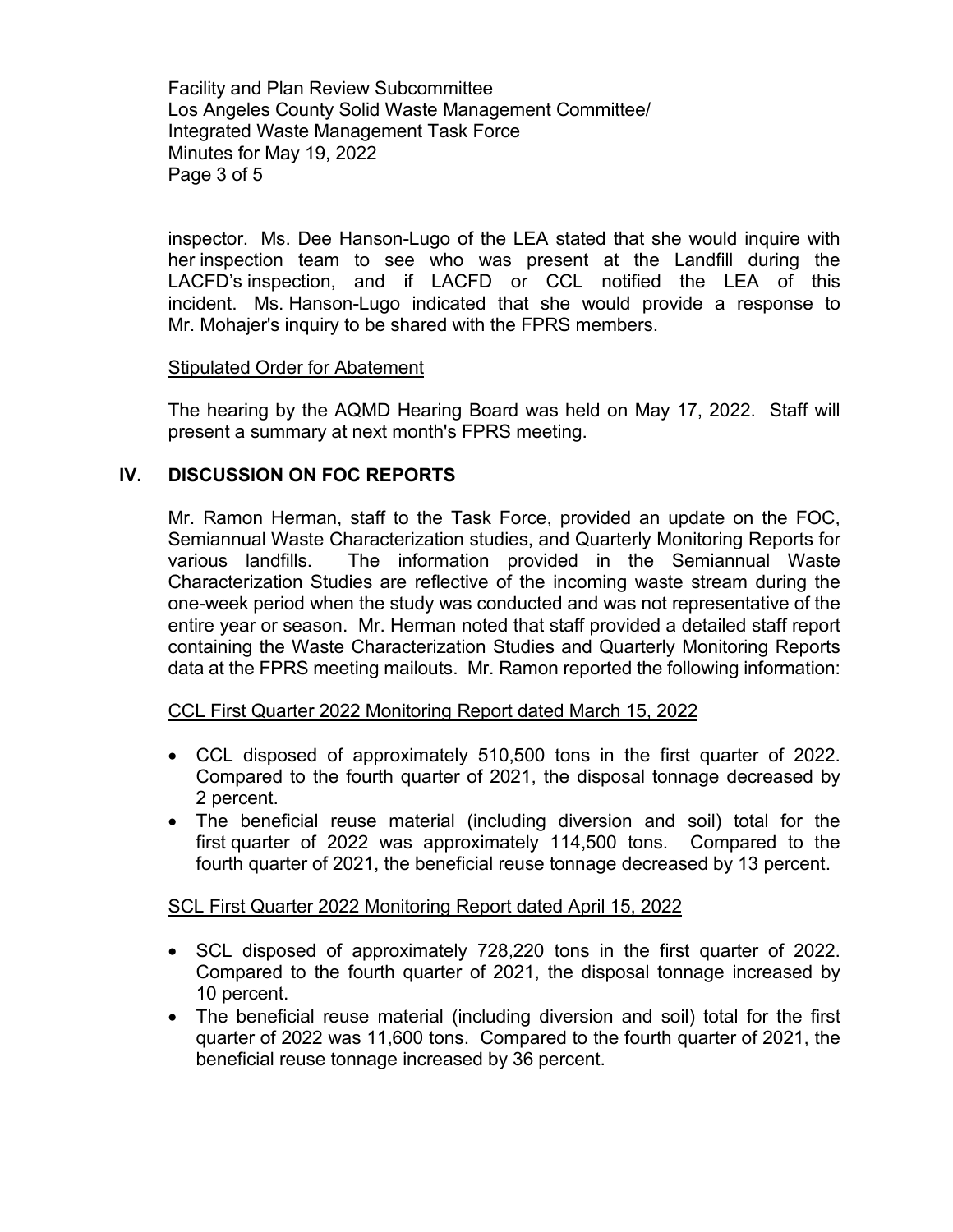Facility and Plan Review Subcommittee Los Angeles County Solid Waste Management Committee/ Integrated Waste Management Task Force Minutes for May 19, 2022 Page 4 of 5

Mr. Mohajer noted that SCL's Waste Characterization shows that organics account for 80 percent and 78 percent of the waste stream in Fall of 2021 and Spring of 2022, which is a significant increase from previous reports.

# **V. UPDATE ON SUNSHINE CANYON CITY/COUNTY LANDFILL**

# Odor Complaints

Mr. Vu Truong, staff to the Task Force, provided an update on the odor complaints [from the AQMD](https://pw.lacounty.gov/epd/tf/Attachments/Minutes_Attachments/2022_Attachments/April_2022-AQMD_complaint-nov-summary.pdf) for the month of April 2022 at SCL.

- During the month of April 2022, 38 complaints were made to the AQMD hotline. Of those, 16 were classified as Trash and the rest were listed as No Field Response and None, which meant the inspector visited the site and did not detect any odor.
- Compared to March 2022, the number of complaints received in April 2022 decreased from 58 to 38 complaints.
- Compared to April 2021, the number of complaints for April 2022 increased from 22 to 38 complaints.
- As of May 5, 2022, AQMD issued one NOV related to odor for the month of April 2022.
- According to the AQMD report, the total number of complaints received during 2022 is 338.

Mr. Mohajer stated that the number of NOVs issued by AQMD to SCL for the first four months of 2022 exceeded the total number of NOVs for the entire 2021 calendar year.

Mr. Wayde Hunter with the North Valley Coalition of Concerned Citizens commented that there was no mention in the April meeting minutes of the landfill's noncompliance for weekend soil cover being referred to Department of Regional Planning (DRP) as indicated in an e-mail he received from Mr. Dave Nguyen of Public Works (PW) on May 5, 2022. After some discussion, Mr. Hunter corrected himself upon realizing the referral was noted in the April meeting minutes.

Mr. Mohajer inquired why an update on this topic was not agendized. Mr. Holland responded that there will be discussion with staff on how to provide updates, as well as discussion with County Counsel on Public Works pending enforcement issues and what is appropriate to share during the meeting.